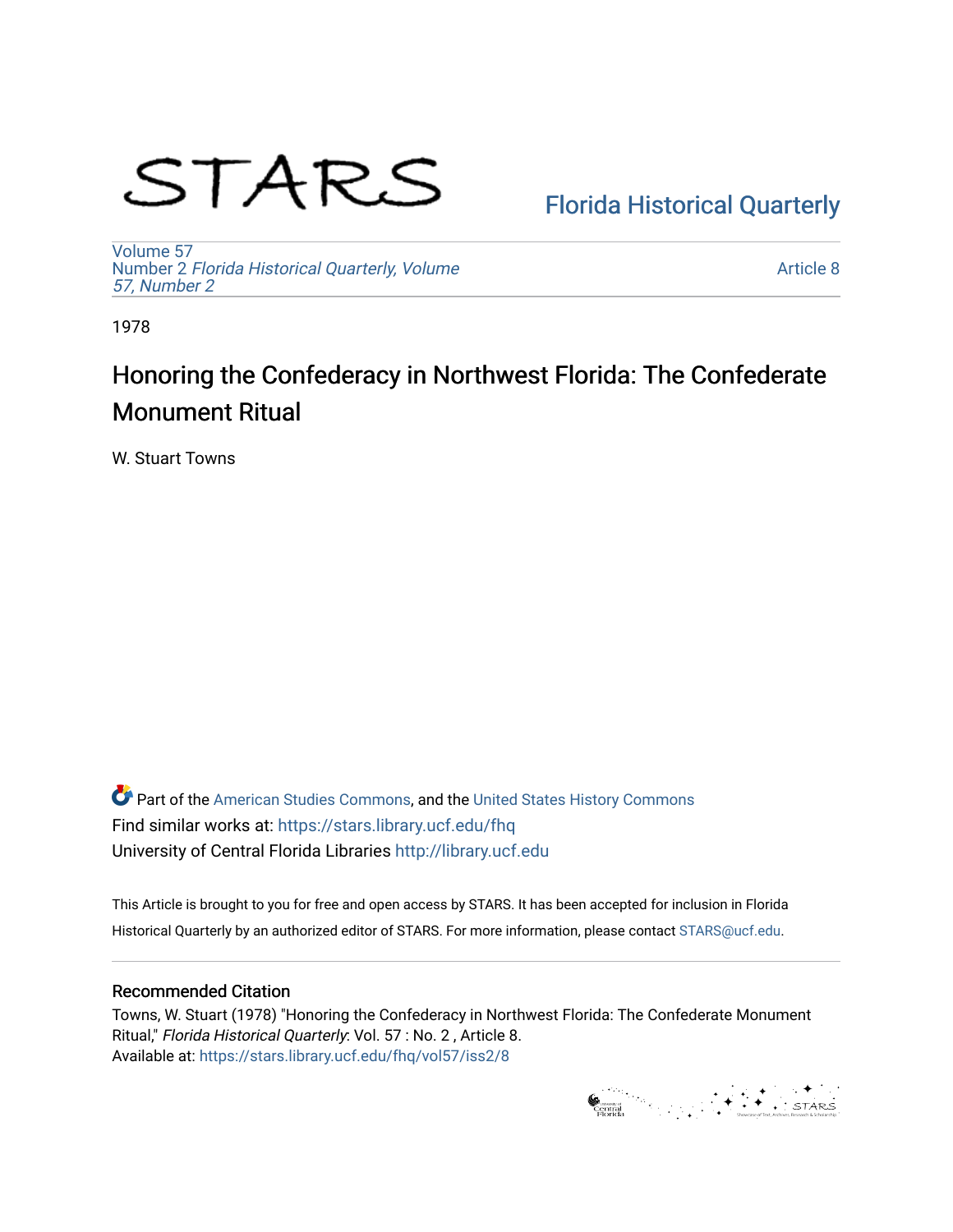## HONORING THE CONFEDERACY IN NORTHWEST FLORIDA: THE CONFEDERATE MONUMENT RITUAL

#### *by* W. STUART TOWNS \*

THE major ceremonial events in the post-Civil War South was the dedication of monuments raised to the honor and memory of Confederate soldiers. Many communities underwrote fund-raising drives for statues and monuments. If a local area could not boast of an authentic hero, they dedicated their monument to the "Confederacy," or the "Boys in Gray," or the "Private Soldier." Each unveiling ritual involved the same essential ingredients: a parade through the city streets to the site, several brief welcoming addresses by local dignitaries, some musical selections "appropriate to the occasion," a poem or two by the local town laureate, and an oration. The draperies were then lifted from around the monument, which would then stand as an enduring symbol of the Lost Cause. The South today is still dotted with these ever-present reminders of the Confederate era.

Pensacola was one of the communities whose citizens felt the need to remember the sacrifices made in behalf of the Confederacy. A monument, originally suggested by Edward A. Perry (later Governor Perry) in 1881, was to have been erected in Tallahassee as the state's memorial.  $1$  After Perry's death, the project languished, and by 1890 only \$3,005 had been raised. Colonel William D. Chipley of Pensacola revived the idea in April 1890, and since all but \$87.00 had come from Escambia County, the project was turned over to a committee in Pensacola for completion.<sup> $z$ </sup> On August 15, a Ladies' Monument Association

<sup>\*</sup> Mr. Towns is chairman of the Faculty of Communications Arts, Uni-versity of West Florida, Pensacola. He wishes to acknowledge the assistance of Mrs. John C. Packard, Elizabeth Pierce, and Billy Grant, all of Marianna, and Marion Viccars of the University of West Florida Library, for their assistance.

<sup>1.</sup> Occie Clubbs, "Pensacola in Retrospect: 1870-1890," *Florida Historical Quarterly,* XXXVII (January-April 1959), 395.

<sup>2.</sup> *History of the Confederate Memorial Associations of the South* (New Orleans, 1904), 71-72.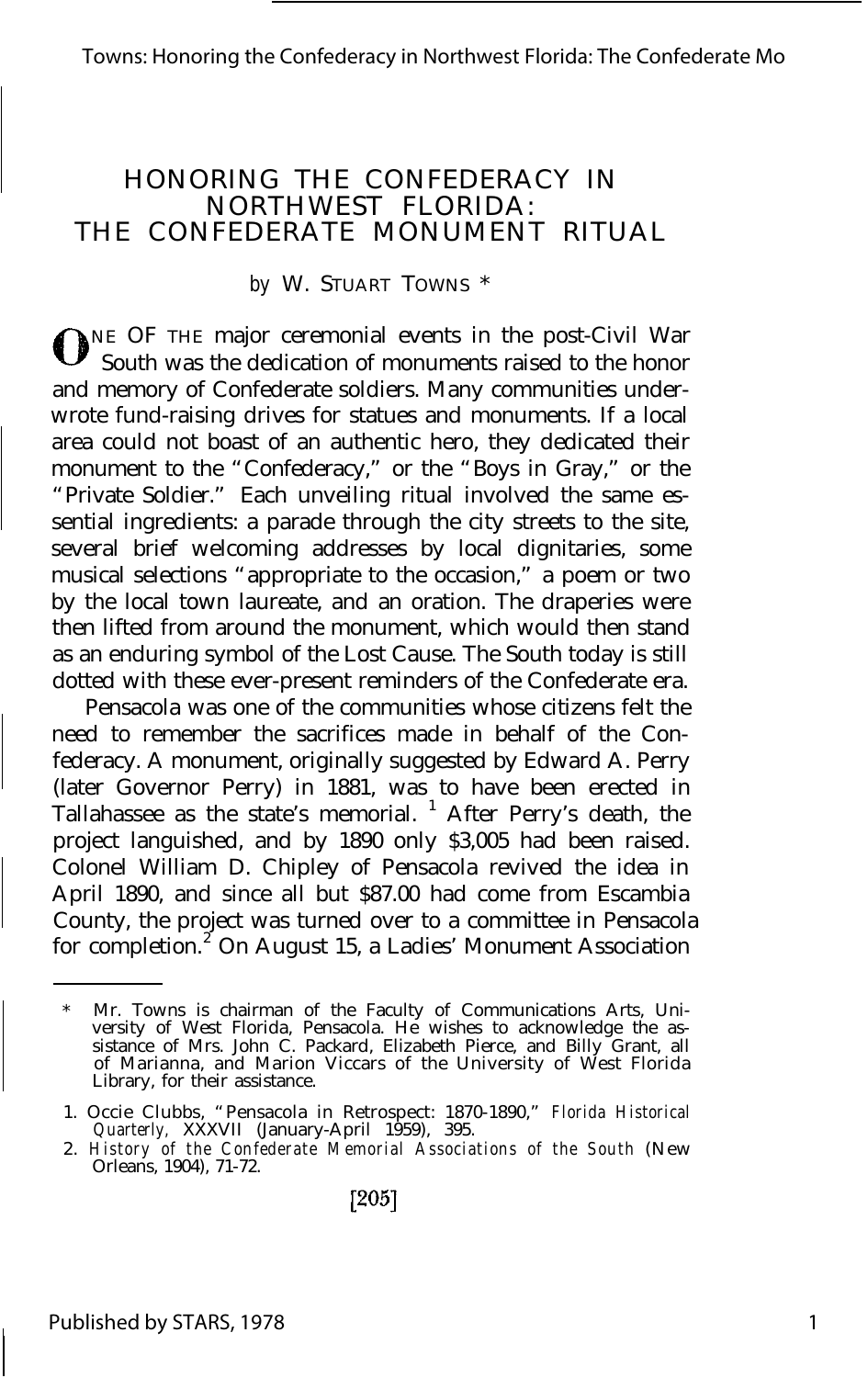#### 206 FLORIDA HISTORICAL QUARTERLY

was founded with Mrs. Stephen A. Mallory as president. Mrs. W. D. Chipley was elected vice-president, Mrs. Annie J. McGuire was secretary, and Mrs. Laura Thornton served as treasurer.  $^3$  The movement would be placed in Pensacola rather than Tallahassee.

Three months later, a contract was awarded to J. F. Manning of Washington to construct and erect a stone monument at a total cost of \$5,000.  $^4$  Manning was to use granite from Richmond, Virginia, and was to include inscriptions honoring Edward A. Perry, Stephen R. Mallory, Confederate President Jefferson Davis, and the "heroes of the Confederacy." Perry, from Pensacola, was a general in the Florida Brigade, and Mallory, also from Pensacola, was secretary of the navy in the Confederate cabinet. Besides the inscriptions and a large stone shaft, there was to be an eight-foot tall granite figure on top of the column to be modeled from a painting entitled "Appomattox," which hung in the old Confederate capital building at Richmond.<sup>5</sup> Manning began work on the monument which was due to be completed and dedicated in 1891. But first, there were the financial problems to be solved.

As late as March 15, 1891, less than three months before the monument was to be erected, the fund was still \$1,235 short of its goal. <sup>6</sup> The Ladies' Monument Association began a series of projects to raise the necessary funds. The Episcopal minister, Reverend P. H. Whaley, gave a public lecture on "The Charleston Earthquake," which was followed by a benefit supper. <sup>7</sup> The speaker had been pastor of St. Paul's, Summerville, South Carolina, shortly after the 1886 earthquake and was currently serving as rector in Pensacola. The evening's program included "the wellknown local virtuoso," Miss Kauser, who played a piano solo, as well as orchestral music by the Pastime Club of Pensacola. <sup>8</sup> Tickets to the affair were twenty-five cents, with the food for the dinner being sold at various prices. An enthusiastic young supporter of the Association stood on a chair and auctioned off

<sup>3.</sup> Ibid., 72-73.

<sup>4.</sup> Ibid.

Pensacola *Daily News,* March 29, 1891.

Ibid., March 15, 1891.

Ibid., April 15, 1891. See also Albert Sidney Thomas, *A Historical Account of the Protestant Episcopal Church in South Carolina, 1820-1957* (Columbia, 1957), 425.

Pensacola *Daily News,* April 12, 15, 1891.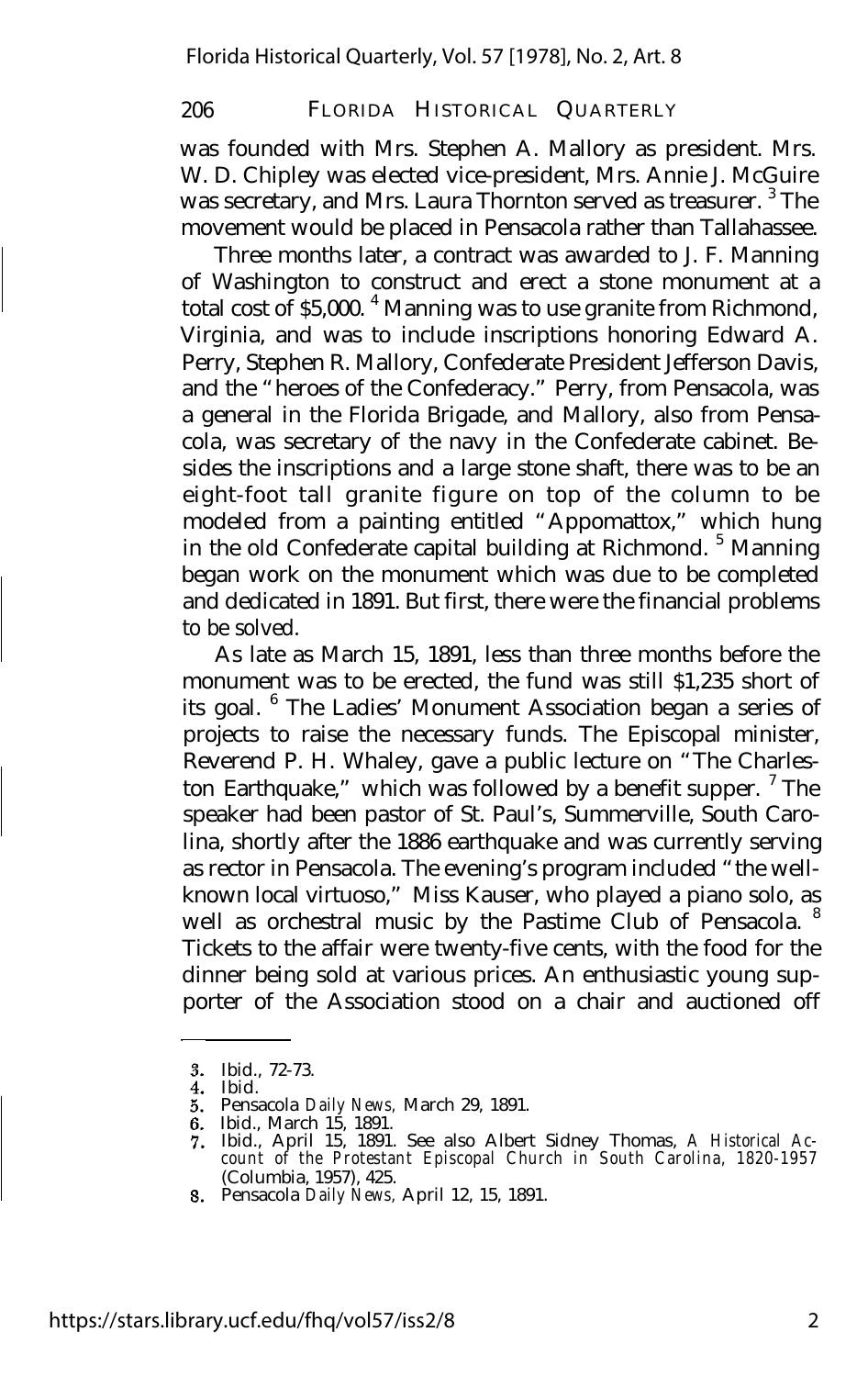#### HONORING THE CONFEDERACY IN NORTHWEST FLORIDA 207

various articles as they were handed to him. A pickle brought the high price of \$1.00 and a glass of lemonade sold for \$20.00.  $\degree$ 

Reverend Whaley apparently did his enthusiastic best also, and was warmly received. Newspaper accounts noted his "good voice and form," and "his description of the memorable event which formed the theme of his discourse was thrilling in its pathos and intense realism." According to the writer, Whaley's "auditors were profoundly impressed with the effort."  $10$ 

On March 19, the Ladies' Confederate Monument Association met to begin their final planning. The local newspaper urged "every lady  $[$  to be $]$  present" for this important session.  $11$ The women decided not to have a cornerstone-laying ceremony, as the actual work on the monument had begun, but agreed to focus their efforts on the dedication observance.<sup>12</sup> The major work at this meeting was to prepare the four inscriptions that were to be carved into the granite column.  $^{13}$ 

The monument was to be placed atop the hill near the site of Fort George overlooking downtown Pensacola and the bay. The statue would sit in the large Robert E. Lee Square and the Ladies' Association purchased 800 thirty-two pound cannon

- 11. Ibid., March 15, 1891.
- 12. Ibid., March 20, 1891. The cornerstone-laying ceremony was often used as an additional event to call attention to the monument. The following account describes a cornerstone ritual in Augusta, Georgia: "About halfpast three o'clock the ladies met at the site. . . . And going down into the excavation made for the foundation . . . took off their gloves and prepared themselves for work. . . . It was indeed a novel sight to the large number of spectators to see the ladies, with delicate ungloved hands, laying brick and handling the trowel, but it was a holy duty they performed . . . that of rearing a shaft of marble in memory of the brave men who fought and died for a cause they considered just." "The Hero
- Dead," Augusta *Daily Chronicle and Sentinel,* April 27, 1875. 13. Pensacola *Daily News,* March 22, 1891. The south face inscription reads: "The Uncrowned Heroes of the Southern Confederacy, whose joy it was to suffer and die for a cause they believed to be just. Their unchallenged devotion and matchless heroism shall continue to be the wonder and inspiration of the ages." The east face is inscribed to "Jefferson Davis, President of the Confederate States of America. Soldier, Statesman, Patriot, Christian. The only man in our nation without a country, yet twenty million people mourn his death." The west face is dedicated to: "Edward Aylesworth Perry, Captain of the Pensacola Rifles, Colonel of the Second Florida Regiment, General of the Florida Brigade in the Army of Northern Virginia. Among the first to volunteer in the defence of his adopted state, faithful in every position to which his merit ad-vanced him, his life and deeds constitute his best monument." The north face was inscribed simply: "Stephen R. Mallory, Secretary of the Navy of the Confederate States of America."

<sup>9.</sup> Ibid., April 16, 1891. 10. Ibid., April 15, 1891.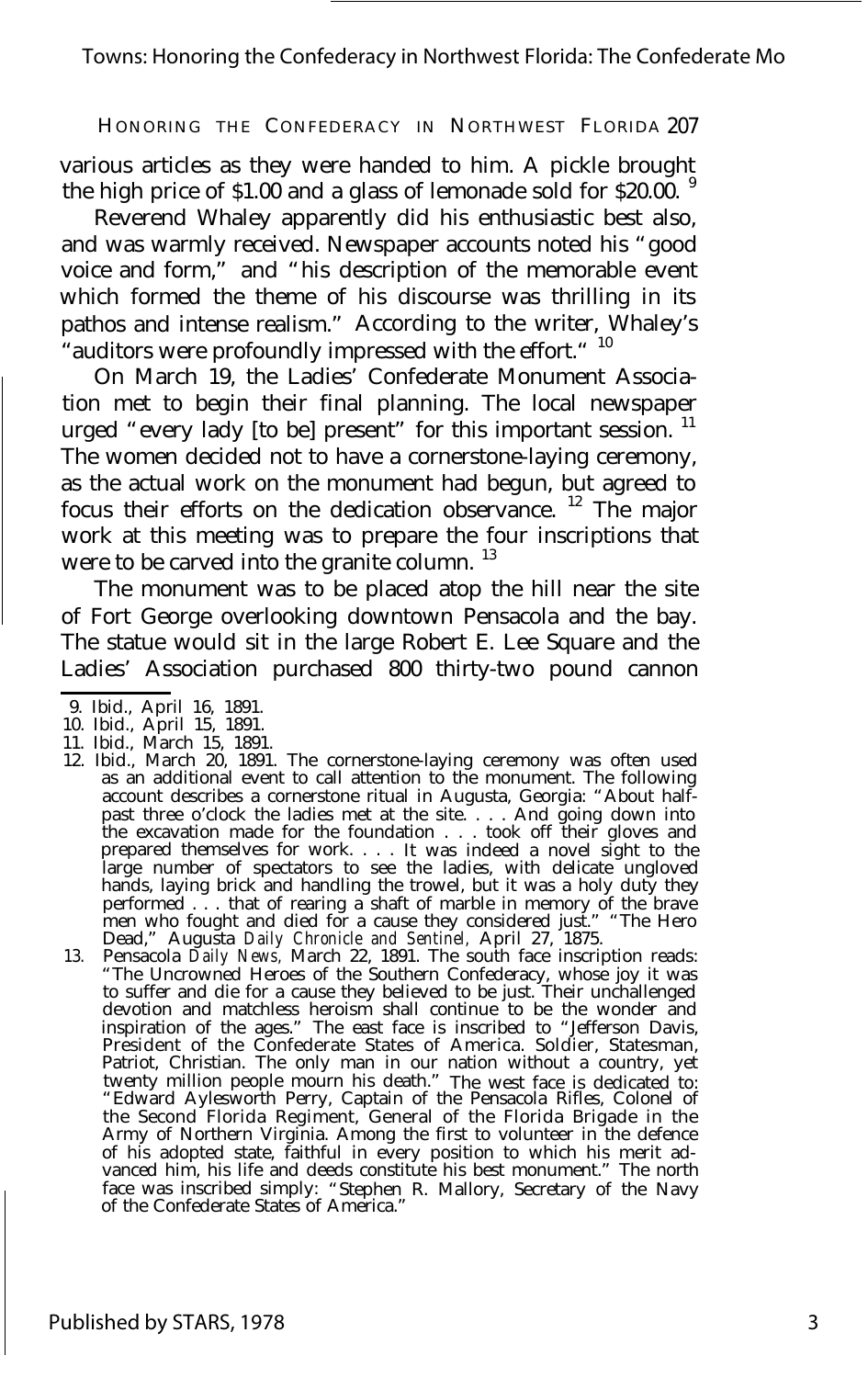### 208 FLORIDA HISTORICAL QUARTERLY

balls and two old cannons to decorate the park across from Public School Number 1.<sup>14</sup> In 1889, the name of the park had been changed from Florida Square to Robert E. Lee Park, and the authority to erect a Confederate monument on it was later given to the Ladies' Monument Association. <sup>15</sup>

Fund-raising programs continued throughout the spring. A Miss Cary, a "talented elocutionist," presented a program with her students. The Hotel Escambia was the scene of a musical by Mrs. Quarrier of Louisville, Kentucky, at which \$52.00 was collected for the fund.  $^{16}$  In addition to cultural affairs, sporting events were also held to raise money. In April, the Pensacola Driving Association sponsored three closely matched races at Kupfrian's Park and donated the proceeds to the monument fund.  $17$ 

Finally, the money was secured and all was in readiness for the dedication of the monument, which was set for Jefferson Davis's birthday, June 3, 1891. But troubles interfered. The project foreman from the J. F. Manning Company became ill and was not able to arrive in time to complete the job. Some of the granite being shipped to Pensacola was lost by the railroad somewhere south of Richmond, and additional stone had to be ordered. Finally, however, all these problems were solved, and the ceremony was rescheduled for June 17, 1891.

Troops in uniform came from St. Augustine, Daytona, Leesburg, Starke, Gainesville, and Ocala to take part in the parade and ceremonies. <sup>18</sup> The railroads provided them free passes for travel to Pensacola, and private citizens coming to the ceremony were allowed to ride for only one cent per mile. <sup>19</sup> The visitors could find lodgings in Dunn's Hotel for \$2.50 per day. Dinner was seventy-five cents, breakfast and supper, fifty cents. The Hotel Escambia charged \$1.00 per day with two in a bed; baths were twenty-five cents extra.<sup>20</sup>

Newspaper accounts told of some 3,000 visitors to Pensacola

<sup>14.</sup> Ibid., May 13, 1891. 15. Special Collection 68-13, folder 29, John C. Pace Library, University of West Florida.

<sup>16.</sup> Pensacola *Daily News,* March 29, 1891.

<sup>17.</sup> Ibid., April 4, 189l. 18. Ibid., June 16, 1891.

<sup>19.</sup> Ibid., May 13, 189l.

<sup>20.</sup> Ibid., June 16, 1891.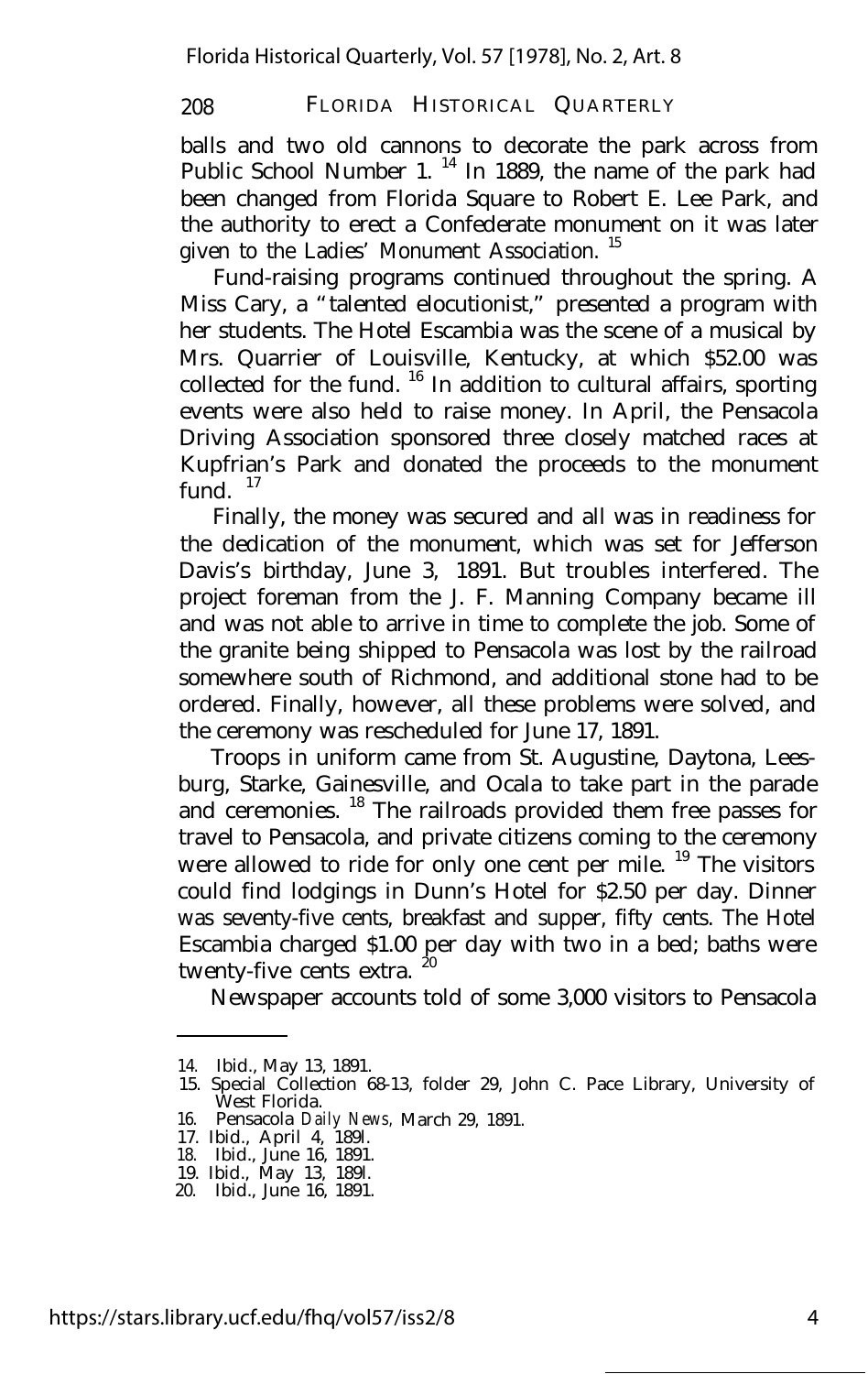## Towns: Honoring the Confederacy in Northwest Florida: The Confederate Mo



Pensacola Confederate Monument, Lee Square, circa 1903. Courtesy John C. Pace Library, University of West Florida, Pensacola, and the Library of Congress, Washington, D. C.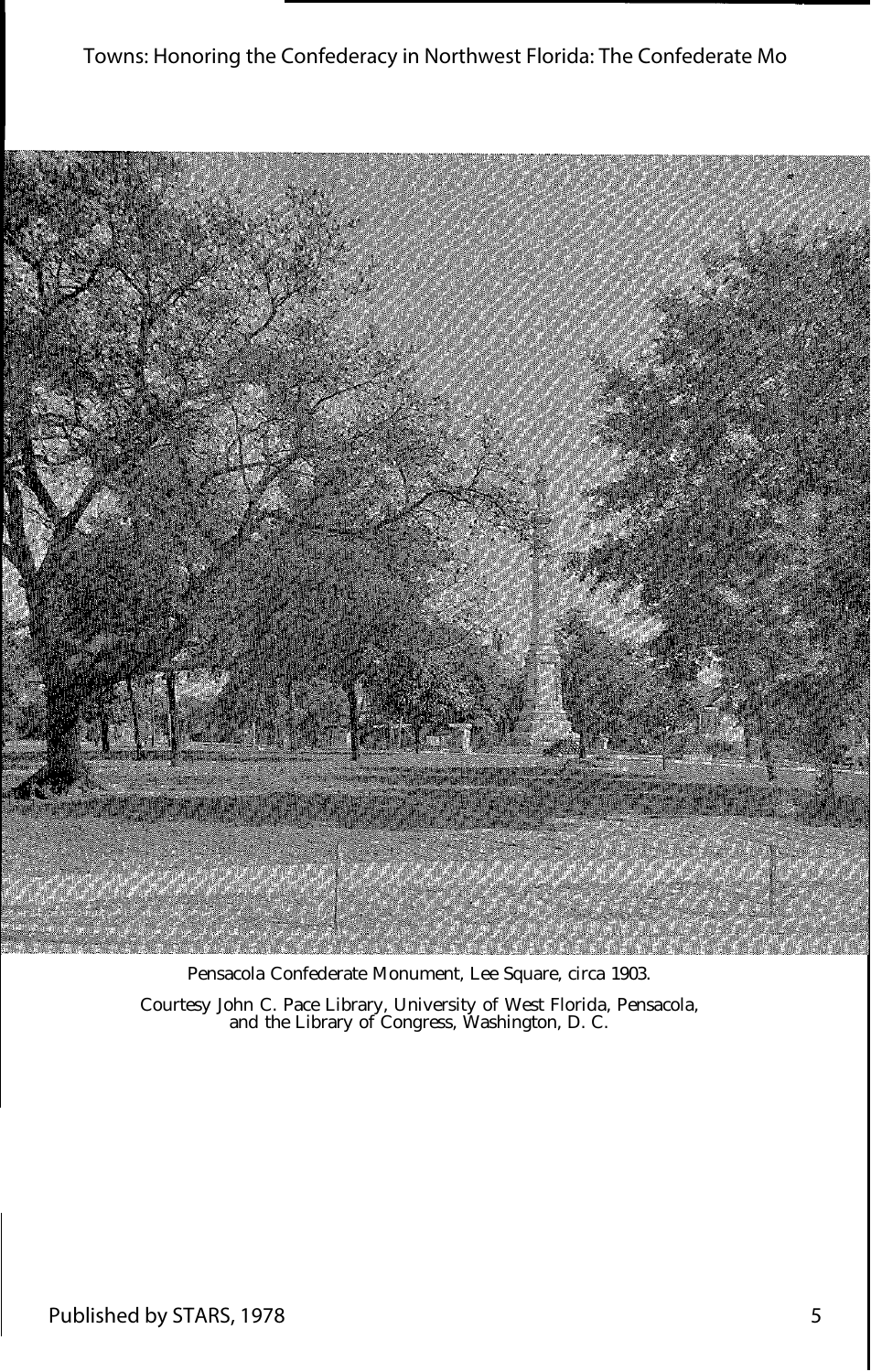#### **HONORING THE CONFEDERACY IN NORTHWEST FLORIDA** 209

for the event.  $21$  The parade was scheduled to start promptly at 4:00 p.m., and marchers were warned that "no delay will occur, and divisions not in position at that hour will be left." <sup>22</sup> The plans were to try to start late enough to miss some of the oppressive summer heat and humidity and yet early enough to complete the program by dark. Fortunately, there was a sudden rain storm earlier in the day which settled the dust on the unpaved streets and moderated the heat somewhat.

The parade wound its way up Palafox Street to the top of the hill, and the crowd assembled itself around the statue to hear the opening prayer by Reverend H. S. Yeager, local Presbyterian minister. The audience then sang "My Country 'Tis of Thee," Miss Jennie Henderson from Tallahassee unveiled the monument, and the band played "Dixie." Governor Francis P. Fleming gave a short speech of welcome in which he recalled the glorious past and predicted an optimistic future.  $23$  Fleming's speech set the oratorical stage for the rest of the evening.

The Reverend J. H. Curry of the Pensacola First Baptist Church then introduced Colonel Robert W. Davis of Palatka, former speaker of the Florida House of Representatives and future congressman from Florida.<sup>24</sup> Most ceremonial events include as a major part a speech of dedication or eulogy, and Pensacola's Confederate monument dedication was no exception. Davis devoted most of his speech to praise of the South's leaders and troops during the Civil War. Words praising the southern effort during the war were still important in 1891, and the speakers on this occasion in Pensacola obviously met the audience's expectations.

The Pensacola monument was dedicated and seemed destined to stand unaltered forever. But in succeeding years, debate flared over the park in which the statue was located. In 1938-1939, 1947- 1948, and 1963-1964 the issue of what to do with the square surfaced. A 1939 letter to the *Pensacola Journal* by Idelette N. Reese expressed a typical reaction about the controversy and shed

<sup>21.</sup> Ibid., June 18, 1891.

<sup>22.</sup> Ibid., June 14, 189l.

<sup>23.</sup> Walter Stuart Towns, "Ceremonial Speaking and the Reinforcing of American Nationalism in the South, 1875-1890" (Ph.D. dissertation,

University of Florida, 1972); Pensacola *Daily News,* June 18, 1891. 24. *Makers of America, Florida Edition* (Atlanta, 1909), I, 133; Pensacola *Daily News,* June 18, 1891.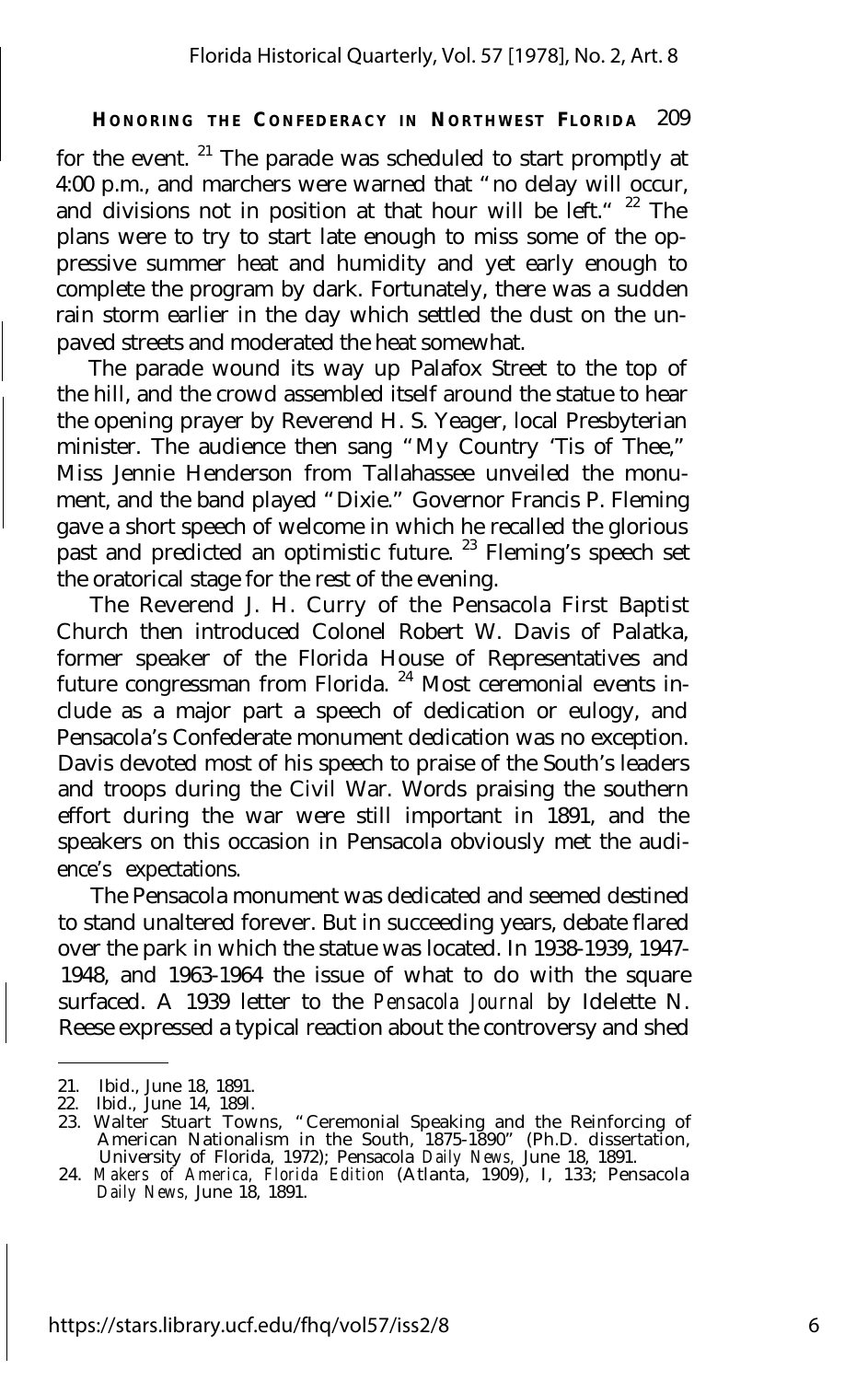#### 210 FLORIDA HISTORICAL QUARTERLY

more light on the community's feelings about the monumentfeelings that were typical to the South in the post-war generations. "To destroy this memorial . . . where all the descendants of these men and all persons might go to study the record of their heroic deeds, and receive inspiration and to also dedicate their lives to build and maintain a re-united country-such action would destroy the purpose for which Lee Square was dedicated ... and this monument was builded."<sup>25</sup> Gradually, the park area was reduced in size to make way for motor traffic. Palafox Street was the leading approach to the downtown area, and the park stood astride that avenue. Currently, Lee Square is only a small circle not much larger than the monument itself. By 1963, the issue was so controversial that the Confederate Monument Association was revived in November of that year under the leadership of Mary Turner Rule, Mrs. Louis R. Compo, and Mrs. John Taylor Bibb. Their task was "to enhance the beauty and significance of the square." <sup>26</sup> Apparently encroachments on the square have stopped and it safely guards the monument. The memorial statue serves still today as a focal point for oratory and ritual. Turned over to the Pensacola Chapter of the United Daughters of the Confederacy in 1903, the square is the scene of the annual observance of Confederate Memorial Day on April 26.<sup>27</sup>

Seventy miles east of Pensacola in Walton County, another Ladies' Memorial Association erected a monument in 1871. Jeannet I. McKinnon was the president of the Walton County group. After raising \$250, they erected the monument, apparently Florida's first stone memorial to the Confederacy.<sup>28</sup> This monument had a peripatetic existence. Its first home was at the Euchee Valley Presbyterian Church, the site of some Confederate graves. For a time, it stood at Eucheeanna while that community was the Walton County seat. Finally, it was moved to DeFuniak Springs where it resides today on the courthouse lawn.<sup>29</sup>

Still further to the east, the community of Marianna surpassed both its western neighbors by consecrating not one but two monuments to the Confederacy. Little is known about the

<sup>25.</sup> *Pensacola Journal,* December 2, 1939.

<sup>26.</sup> Special Collection 68-13, folder 29, John C. Pace Library. 27. Ibid.; *Pensacola Journal,* April 25, 1974.

<sup>28.</sup> *DeFuniak Springs Herald-Breeze,* February 27, 1975. 29. Ibid.; John L. McKinnon, *History of Walton County* (Gainesville, 1968), 373, 376-77.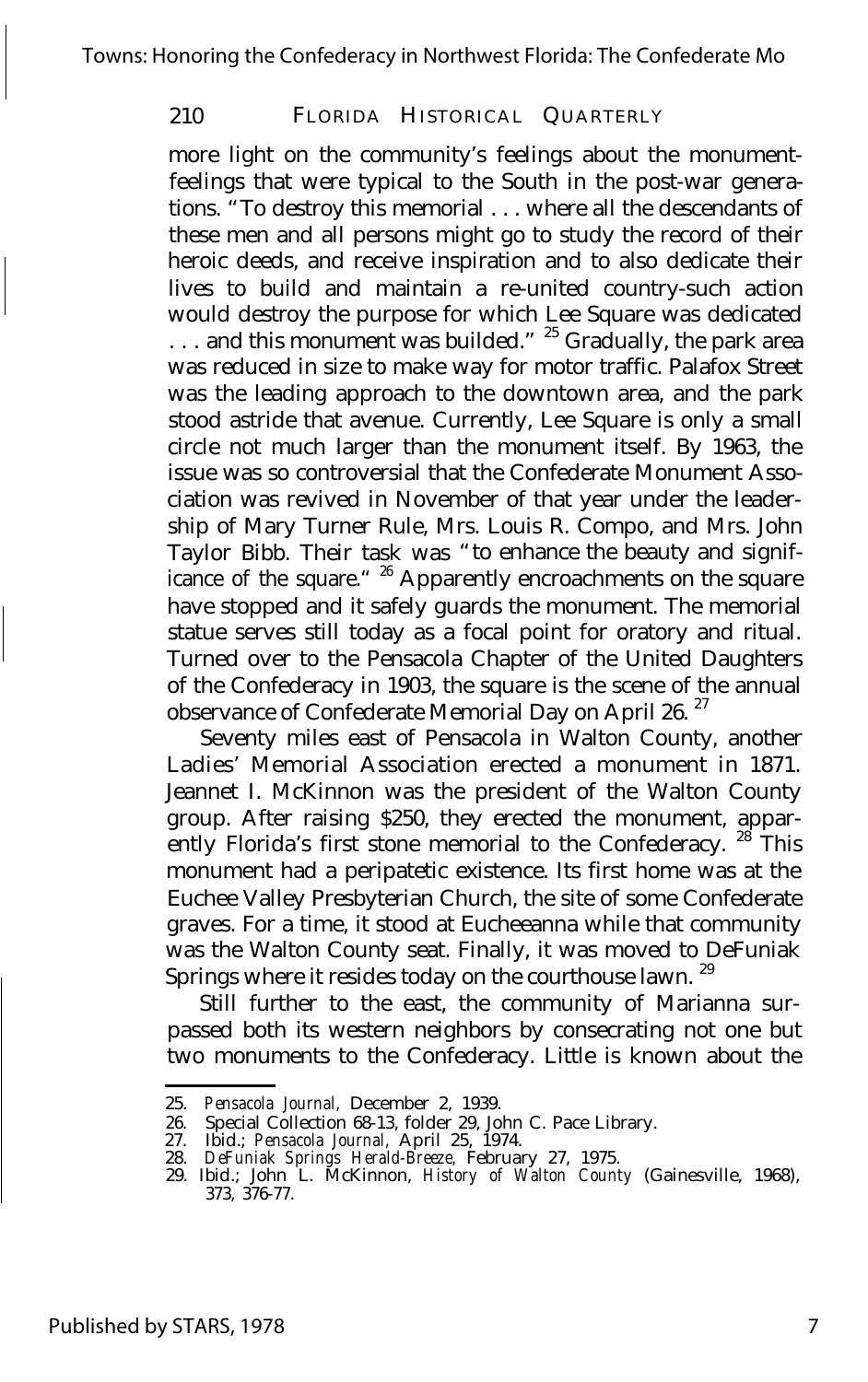#### HONORING THE CONFEDERACY IN NORTHWEST FLORIDA 211

small memorial which now resides beside the courthouse. It was dedicated on November 30, 1881, and its inscription reads: "In Memory of the Confederate Soldiers of Jackson County, Florida." Marianna was the scene of one of the few Civil War battles fought in Florida. Apparently there was a great deal of pride in this fact and considerable Confederate sentiment and memory, as in 1921 a second monument was constructed under the auspices of the Florida Division and the William Henry Milton Chapter of the United Daughters of the Confederacy.

Mrs. Frank D. Tracy of Pensacola, who was president of the Florida Division, rallied statewide support for the monument, and the state legislature appropriated \$5,000 for its construction.  $30$  Some 4,000 people observed the mile-long parade of Confederate veterans, decorated cars, floats, the Florida National Guard, Boy Scouts, and other groups. <sup>31</sup> After the parade, the thirty-five foot granite shaft was unveiled by the Misses Mary Bruce Milton and Floie Criglar.<sup>32</sup> The dedication ceremony was again filled with oratory, as Mrs. Tracy; Mrs. R. S. Pearce, president of the local U. D. C. chapter; Mayor N. A. Baltzell; Dr. Theop. West, a veteran of the Civil War; and Amos Lewis, a grandson of Arthur Lewis, Sr., a veteran of the Battle of Marianna, all addressed the large audience. The dedication speech was delivered by Governor Cary A. Hardee. 33

An important facet of these southern Confederate monuments is the role the women played in their conception and construction. Apparently, as was the case in Pensacola, Walton County, and Marianna, it was usually the women of the community who developed the idea and brought it to fruition throughout the South. It provides interesting speculation about the role of women in an era before women's rights were accepted. As a number of southern historians have pointed out, the southern woman was often placed on a pedestal, not supposed to dirty her

<sup>30.</sup> "The Confederate Monument at Marianna, Fla.," *Confederate Veteran,* XXX (January 1922), 5. 31. Unknown newspaper clipping dated November 2, 1921, scrapbook of

Mrs. John C. Packard, Marianna.

<sup>32.</sup> "Confederate Monument at Marianna," 5. Miss Milton was the grand-daughter of Major William Henry Milton, for whom the Marianna United Daughters of the Confederacy chapter was named, and Miss Criglar was the grandniece of General William Miller, a hero of the Battle of Natural Bridge, fought near Tallahassee in 1865.

<sup>33.</sup> Packard Scrapbook, Marianna.